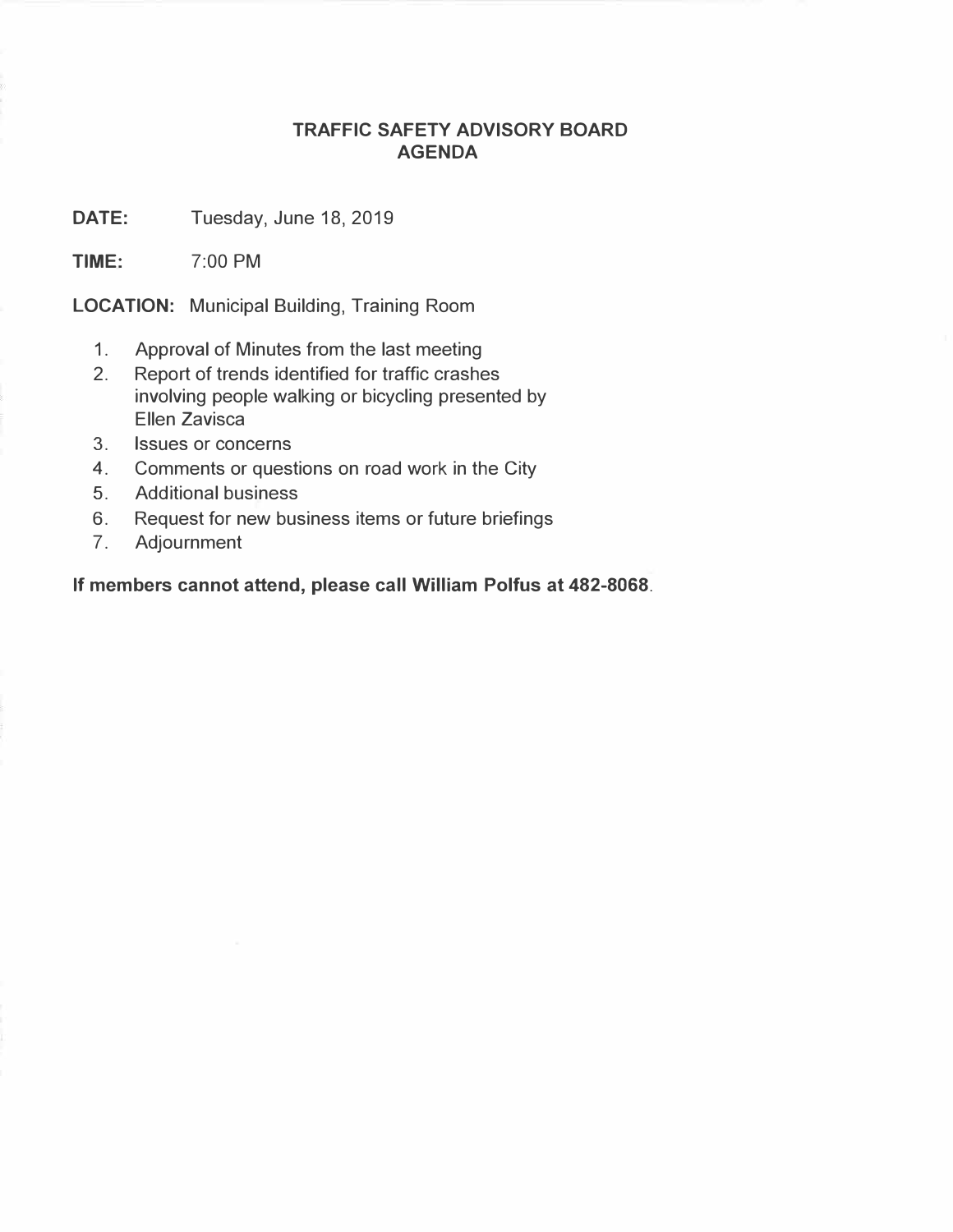TRAFFIC AND SAFETY ADVISORY BOARD MinutesMay 21, 2019 UNAPPROVED

The May meeting of the Traffic and Safety Advisory Board was held on Tuesday, May 21,2019,in the Training Room of the municipal building (room 104). Meeting was called to order at 7:02 PM.

Present were:

Roger Flynn Andrew Howe Marty Adler-Jansyllona KaczochaRon Linkins Colin Loring William PolfusJane Shelton

Absent was

Jana HumphreyMelissa McMahan

- 1. Adjusted the agenda so that our guest speakers could go first
- 2. Police Motorcycle Officer Sweeten was our fist speaker and discussed the following items:
	- a. Primary duty was to give out tickets with the objectives of reducing crashes and
	- b. Is very involved in traffic and driver safety for adults and high school drivers.
	- c. Manages the city's two speed trailers which not only show speeds of oncomingvehicles but also collect data on speeds and speed changes.
	- d. The key traffic areas for crashes are lllinois at Lafayette and the Weigel's on lllinois.
	- e. Tickets for distracted driving can also be given for texting but someone has towitness the texting.
- 3. Officer Bobby Hubbs was our second speaker and discussed the following items:
	- a. Shared data from the Tennessee lntegrated Traffic Analysis Network (TITAN)
	- b. Evaluated accidents on Edgemore Road with analytical tools available in TITAN
	- c. Were able to view where crime occurs in tine and space
	- d. Roger Flynn observed that all accident occurred on state routes.
	- e. Traffic calming techniques consisted of placement of the Speed Trailers andplacement of police officers
	- f. Roger Flynn will be getting access to the TITAN database.
- 4. Minutes from the April 16, 2019 meeting were approved as written unanimously.
- 5. TN/GA Traffic Light Study was reviewed with the following results:
	- a. Remove traffic light at Tyler and place a STOP sign on Tyler with Tennessee athrough street.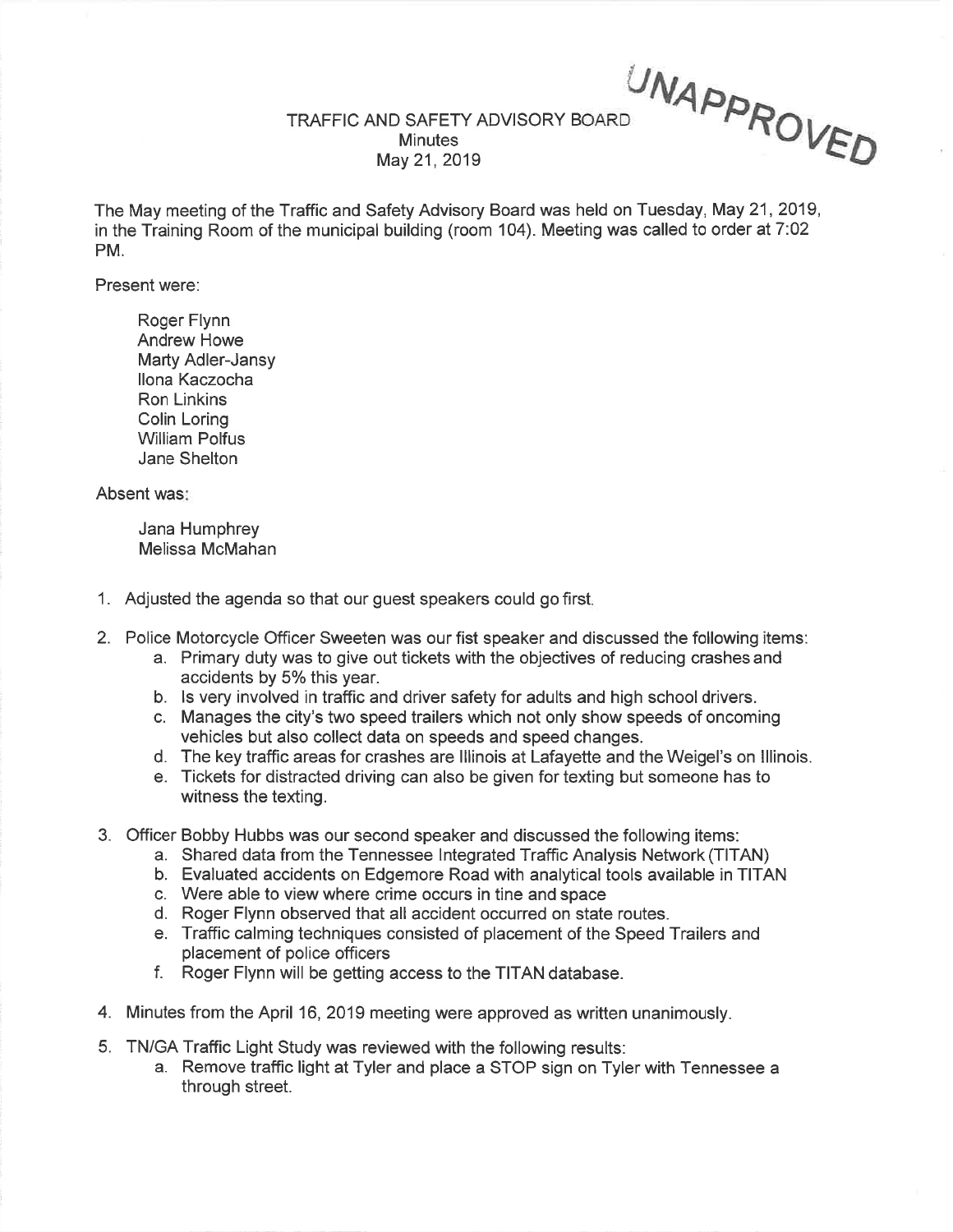- b. Removing the traffic light at Tennessee at Georgia failed to pass. A motion to keepthe traffic signal at Tennessee and Georgia passed 6 to 1. Concerned centeredaround:
	- i. Football game traffic
	- ii. Visibility
- c. Removing the traffic light at Tennessee and Florida failed. The motion to keep thetraffic light at Tennessee and Georgia passed unanimously for the reason above
- 2. lssues or concern
	- a. The service road between Krystal's and Wendy's that leads to the hotel has a large pothole. Roger Flynn indicated that it was private property and there was nothing thecity could do.
	- b. Traveling north on New York at Tennessee there are bushes blocking the view. Bill Polfus to discuss with Methodist Medical Center on trimming bushes.
	- c. There is no "SCHOOL ZONE" sign on Manchester approaching Woodland School.
- 3. Comments or questions on road work in the city none
- 4. Additional business none
- 5. Request for new business items or future briefings none
- 6. Adjournment The meeting was adjourned at 9:00 PM.

Next meeting scheduled for June 18, 2019

Bill Polfus for Melissa McMahanTSAB Secretary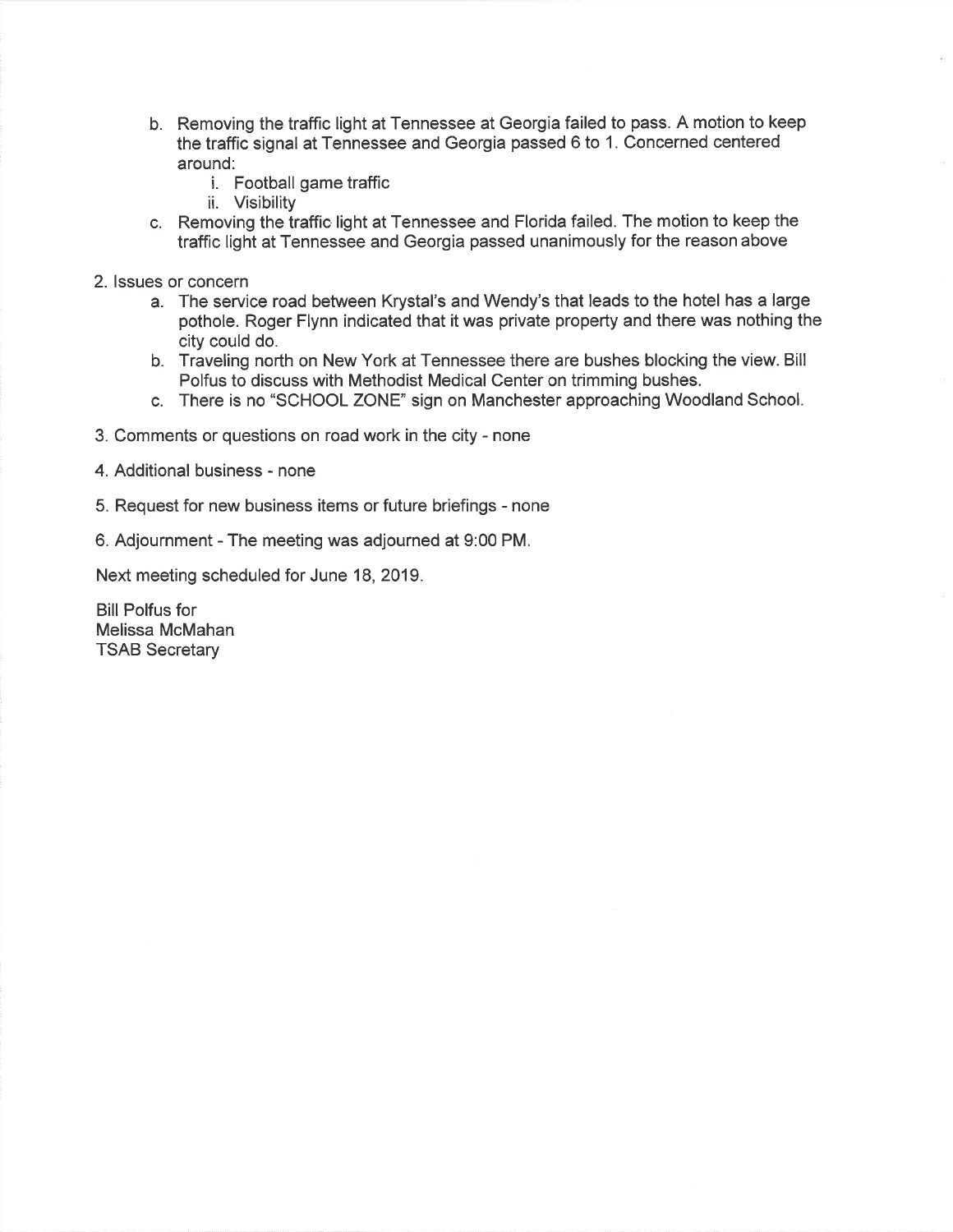

## **NEWS RELEASE**

For Immediate Release

For more information, contact: Ellen Zavisca Principal Planner Knoxville Regional Transportation Planning Organization 865-215-4014 ellen.zavisca@knoxtrans.org

## Trends identified for traffic crashes involving people walking and bicycling

Knoxville, Tennessee - June 11, 2018 - The Knoxville Regional Transportation Planning Organization (TPO) recently released a series of infographics showing trends in local traffic crashes involving people walking and bicycling. The data used to create these visuals was collected over a five year period and includes a total of 1,440 crashes from seven area law enforcement agencies. To compile this data, TPO staff verified crash locations and assigned crash factors based on information obtained from individual crash reports, including crash narratives and information about citations issued.

There are four infographics available:

- Five Year Regional Overview  $\bullet$
- **Traffic Crashes Involving Bicyclists**  $\bullet$
- **Rural Road Traffic Crashes**  $\bullet$
- Knoxville's High Crash Streets

They are available online at https://knoxtrans.org/news/2017/0615/130/tpo-releases-reportsanalyzing-pedestrian-and-bicycle-crash-data.

This data is important to the TPO's work because 90 percent of the crashes recorded from this five year period resulted in injury or death of a person walking or bicycling. The goal in identifying and analyzing this information is to prevent future crashes through engineering. education, and enforcement.

Local solutions are being found for some of the issues presented. In the Knoxville Region, 39 percent of traffic crashes that involve bicyclists and 48 percent of those involving pedestrians are caused by a motorist failing to yield when making a turn. After identifying a high number of these crashes, the City of Knoxville banned right turns on red at the intersection of Cumberland Ave. and Melrose Place.

Another solution is the use of a Leading Pedestrian Interval (LPI), like the one that has been installed at the traffic signal at the intersection of Downtown West Boulevard and Ray Mears Boulevard. This technology gives pedestrians the walk signal three to seven seconds before motorists get the green light to proceed through the intersection, allowing walkers to establish their presence in the crosswalk ahead of motor vehicles.

National attention has been given to some of the same issues presented in these infographics. A recent news article reports that allowing right turns on red increases the risks of injury and death to those walking or riding a bicycle. Another article states that the number of people who die in a traffic crash while walking has risen significantly over the last decade, and that most of those crashes are occurring on arterial streets. The National Transportation Safety Board studied the dangers of speeding and found that 31 percent of traffic fatalities are speed related.